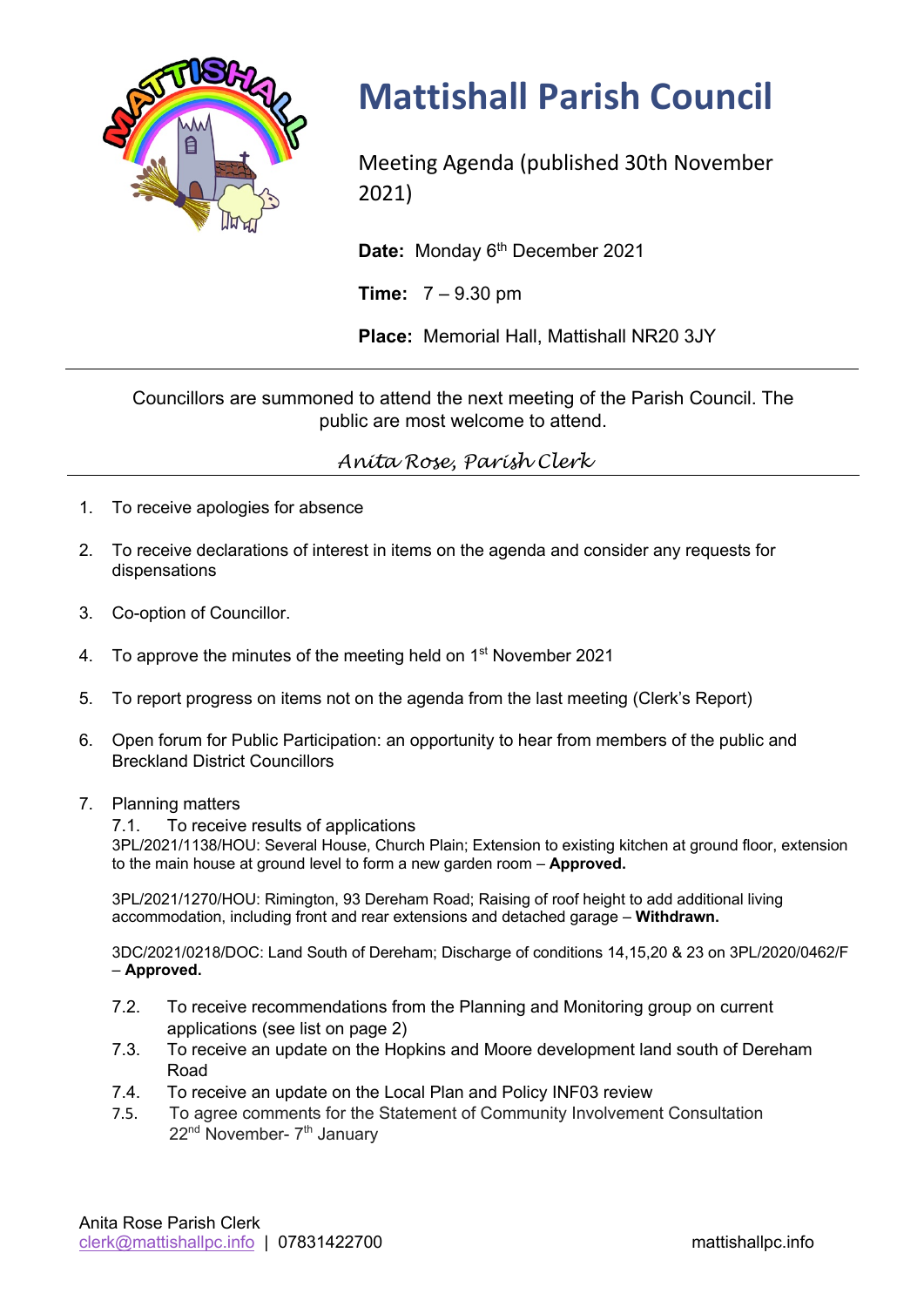- 8. Open Spaces Working Group
	- 8.1. To note report from the Open Spaces Working Group
	- 8.2. To review the quotation received from Playdale for the mulch to the roundabout
	- 8.3. To discuss the advice received for the cemetery fence
- 9. Cemetery / Churchyard
	- 9.1. To review the quotations received for the tree works to All-Saints Churchyard and cemetery
	- 9.2. To agree annual charges for burials
	- 9.3. To receive an update on the cemetery wall repairs
	- 9.4. To discuss the clock to All-Saints Church
- 10. To receive an update on Remembrance
- 11. Christmas Event
	- 11.1. To ratify the risk assessment for the Christmas tree lighting event.
	- 11.2. To receive an update on the Christmas tree lighting event.
	- 11.3. To receive an update on Christmas hampers
- 12. Finance
	- 12.1. To approve the list of payments
	- 12.2. To approve the 2<sup>nd</sup> draft budget 2022/2023
	- 12.3. To approve the purchase of a keyboard and extension leads for village events
	- 12.4. To consider subscribing to Adobe InDesign.
- 13. To receive an update on the Norwich Western Link
- 14. To review the constitution to Mattishall Burgh Charity and to have re-appointment of trustees.
- 15. YMCA
	- 15.1. To agree an extra helper to the Youth Club
	- 15.2. To receive an update on the Xbox game console
- 16. To consider the Parish Partnership Scheme for a SAM2 machine
- 17. Correspondence and reports
	- 17.1. SAM2 report for November
	- 17.2. Flooding issues update
- 18. To receive items for the next meeting agenda
- 19. To pass a resolution (under the Public Admission to Meetings Act 1960) to exclude members of the public and press for the following confidential items: Contractual matters Gardener and Handyman.